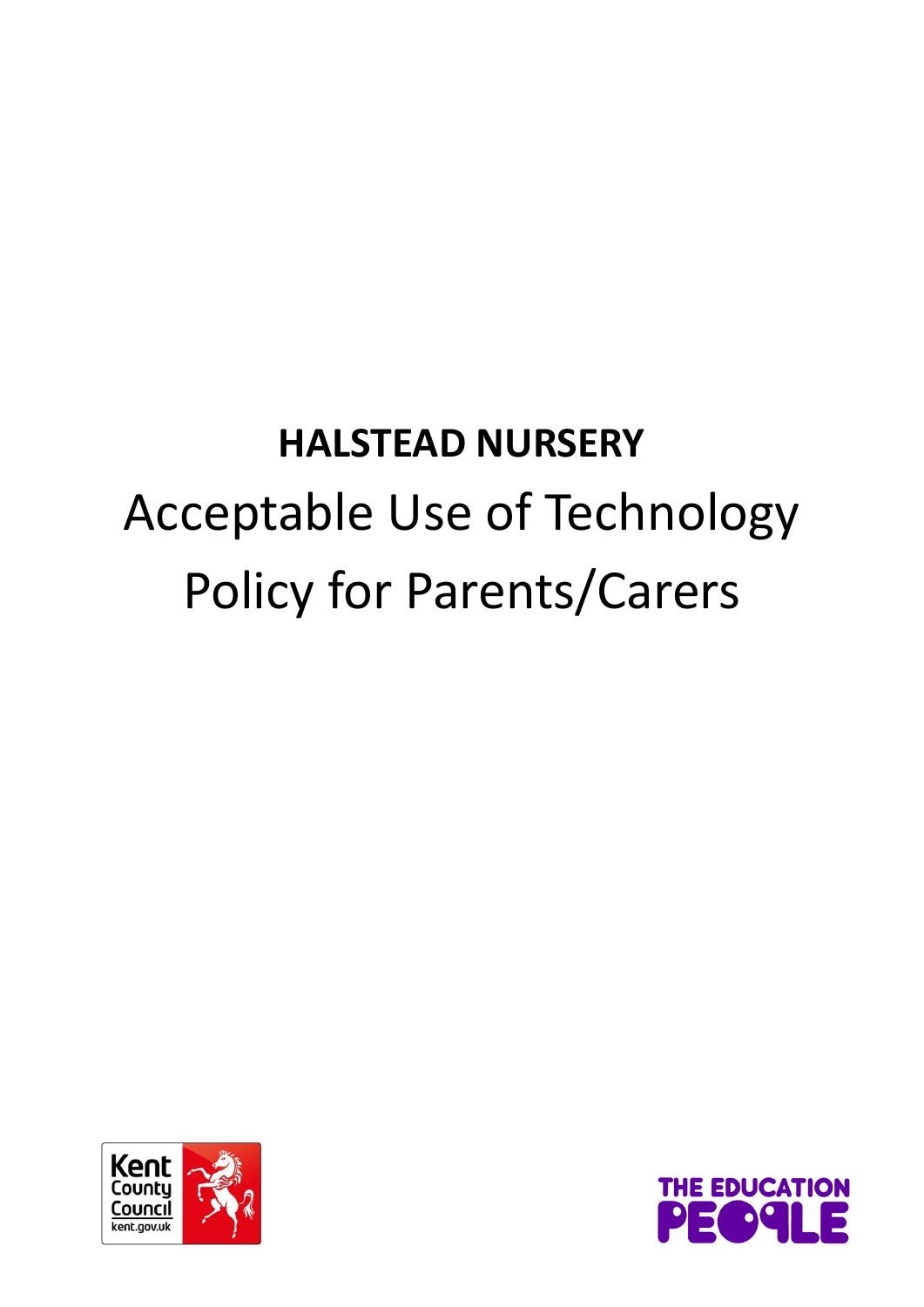## **For parents/carers of Early Years children:**

I understand that the Halstead Nursery Acceptable Use Policy will help keep my child safe and happy online.

- He/she will only use the internet when an adult is with them.
- He/she will only click on links and buttons online when they know what they do.
- He/she will always tell an adult if something online makes them feel upset, unhappy, or worried.
- He/she always asks permission from an adult before using the internet.
- He/she will only use websites and search engines that the nursery teacher has chosen.

## **Halstead Nursery Learner Acceptable Use of Technology statement (as above) Acknowledgment by parents/carers**

- 1. I have read and discussed the Halstead Nursery learner acceptable use of technology policy (AUP) with my child and understand that the AUP will help keep my child safe online.
- 2. I understand that the AUP applies to my child's use of Halstead Nursery devices and systems on site and at home, and personal use where there are safeguarding and/or behaviour concerns.
- 3. I am aware that any use of Halstead Nursery devices and systems may be monitored for safety and security reason to keep my child safe and to ensure policy compliance. This monitoring will be proportionate and will take place in accordance with data protection, privacy, and human rights legislation.
- 4. I understand that Halstead Nursery will take every reasonable precaution, including implementing appropriate monitoring and filtering systems, to ensure my child is safe when they use the setting devices and systems.
- 5. I understand that the setting will contact me if they have concerns about any possible breaches of the AUP or have any concerns about my child's safety.
- 6. I will inform Halstead Nursery or other relevant organisations if I have concerns over my child's or other members of the setting communities' safety online.
- 7. I know that my child will receive an age appropriate online safety education to help them understand the importance of safe use of technology and the internet everywhere.
- 8. I will support the setting online safety approaches. I will use appropriate parental controls and will encourage my child to adopt safe use of the internet and other technology at home, as appropriate to their age and understanding.